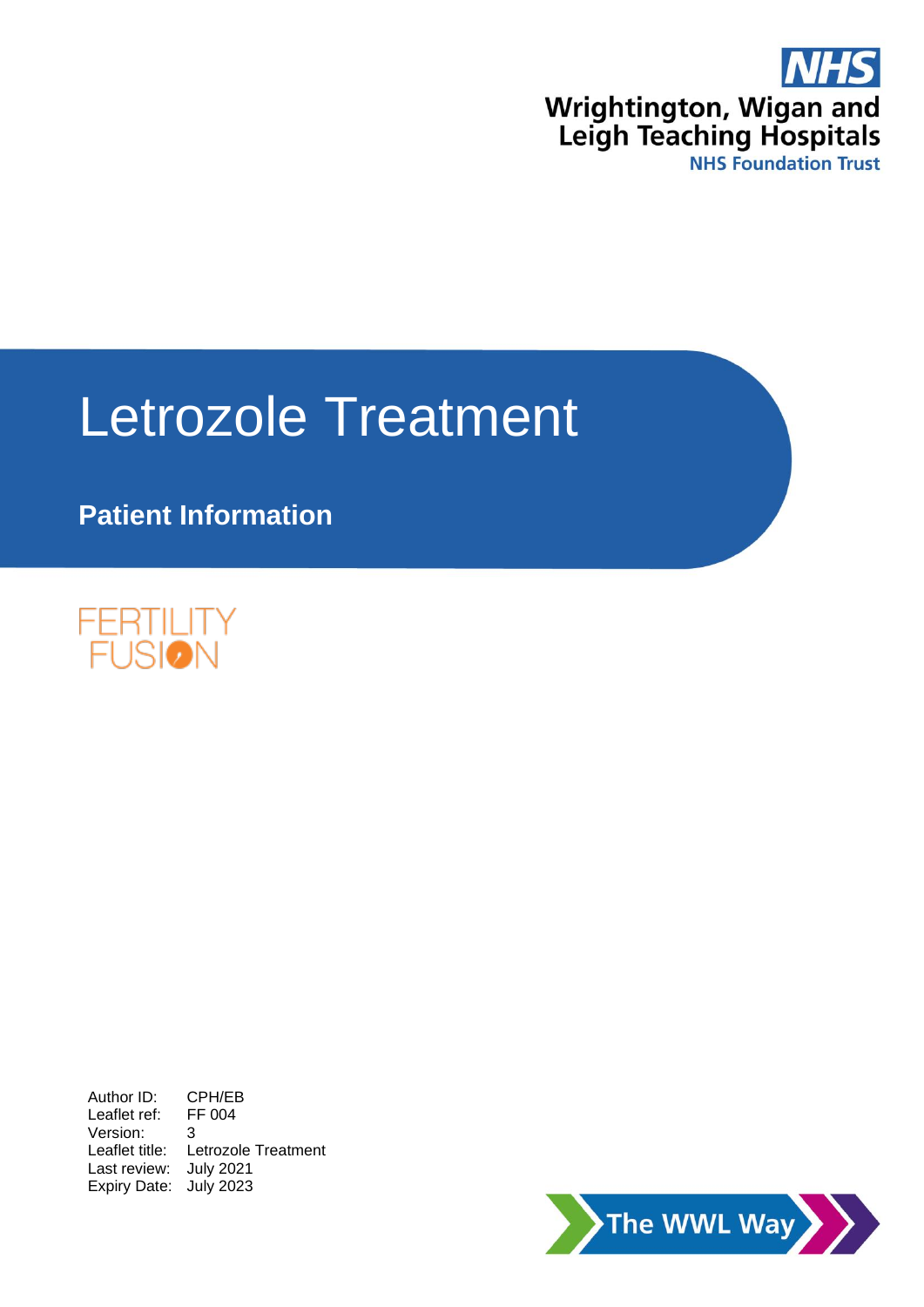# **Introduction**

Letrozole (Femara) is a medication approved for the treatment of breast cancer. It is an aromatase inhibitor and works by lowering the production of Estrogen. Letrozole has also been shown to be effective at inducing ovulation in infertility patients.

Treatment may increase the chance of a twin pregnancy, although this is much less than with Clomiphene, where the risk can be increased by over four-fold.

## **Benefits**

The benefits of taking Letrozole tablets are to encourage or regulate ovulation to achieve a pregnancy. The half-life of Letrozole is very short (2 days) compared to Clomiphene. This means the medication is metabolized more rapidly and the side effects are less. Letrozole does not affect the cervical mucus or endometrial (womb) lining as much as Clomiphene. This is better for sperm transport in the cervix and a more favourable womb lining for implantation.

## **Alternatives**

Alternatives to Letrozole tablets are:

- Clomiphene tablets
- Gonadotrophin injections

#### **Risks**

- Ovarian hyperstimulation
- Increased risk of multiple pregnancy (approximately doubled)

# **Possible side effects:**

• Hot flushes are most common. Other side effects are nausea, headaches, bloating, muscle aches, blurred vision and fatigue. They can occur in approximately 10 to 20% of patients and are limited to that cycle.

If you experience problems with vision, pain or swelling in the abdomen or vomiting, the medication should be stopped and medical advice sought. Also should you have any other questions or worries, please feel free to ring the ward and speak to a member of staff.

The starting dose is usually 2.5mgs a day from day three to day seven of your menstrual cycle (period), day 1 being the first full day of bleeding.

You will be asked to attend for a blood test on day 21 of that cycle to check your progesterone level. This hormone test will inform us whether you have ovulated or not. Some patients with irregular periods may be asked to attend on different days of the cycle to try to determine whether ovulation has occurred.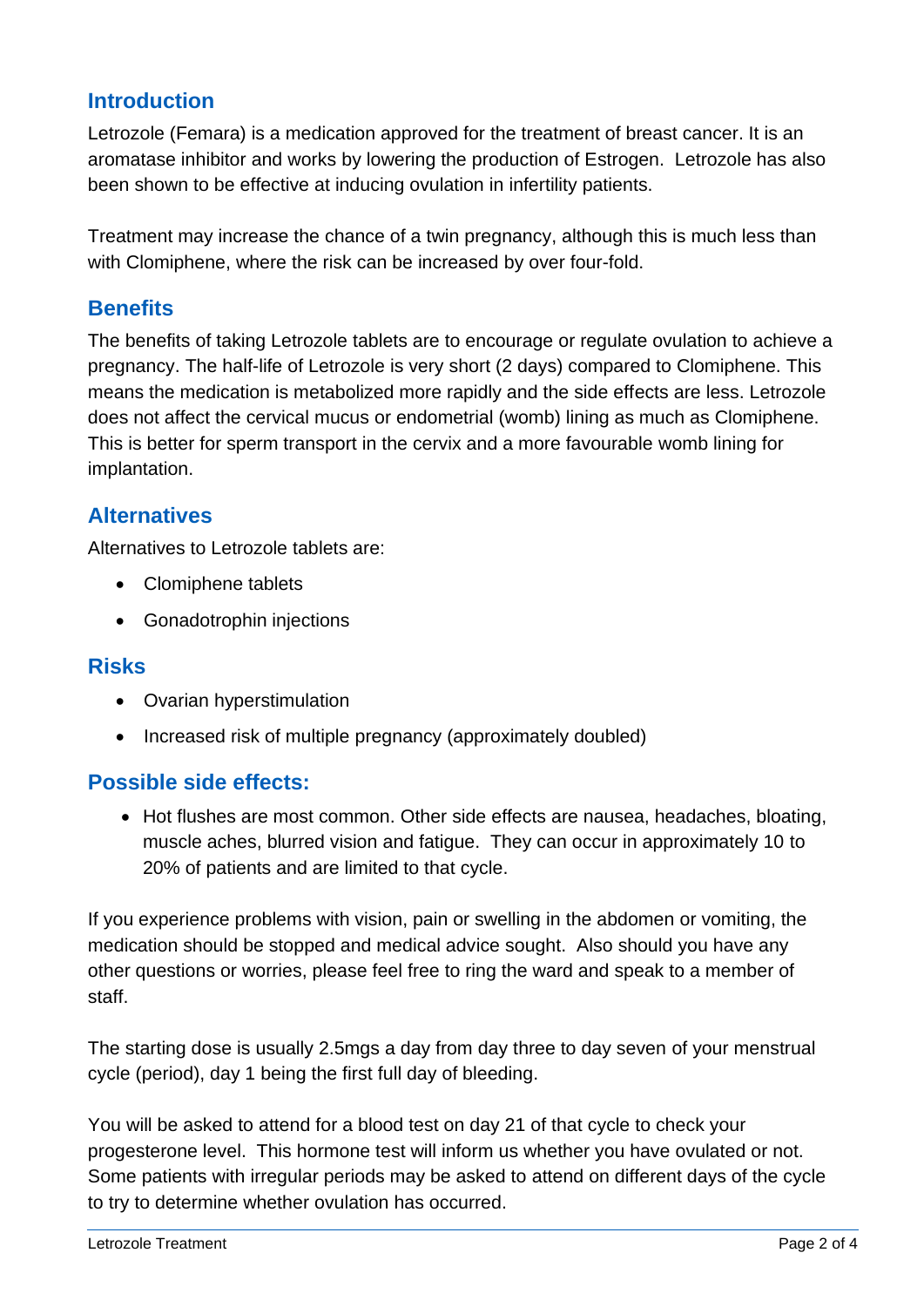It may take several days for the progesterone result to be available. Please telephone the nurses at the fertility centre for the result. You will be advised to stay on the same dose of medication or to increase the dose if ovulation has not occurred.

If ovulation has occurred and you are not pregnant, in the next cycle you should take the same dose of Letrozole and ring the fertility centre for a scan, on or around days 8 to10. This will enable us to advise you more effectively when it is best to try for a pregnancy.

Before starting Letrozole treatment the doctor or nurse will discuss the drugs with you. If you do not understand, or have any concerns, please contact the Fertility Centre for further advice.

Most patients will ovulate following treatment with one or two tablets of the Letrozole a day. Some patients may require higher doses and others may not ovulate at all.

Under these circumstances alternative treatments will be discussed.

Once ovulation has been confirmed it is usual to continue on the same dose for the next six cycles. If a pregnancy has not occurred after six ovulatory cycles you will be asked to see the Consultant.

It is perfectly safe to take Letrozole for up to 12 months, although few pregnancies will occur after 4 to 6 months of treatment.

#### **Contact telephone numbers**

#### **Fertility Fusion, Wrightington Hospital**  01257 256251 Monday to Friday 8am to 4:30pm

#### **Swinley Ward, Royal Albert Edward Infirmary**

Out of hours or in an emergency Telephone: 01942 822568